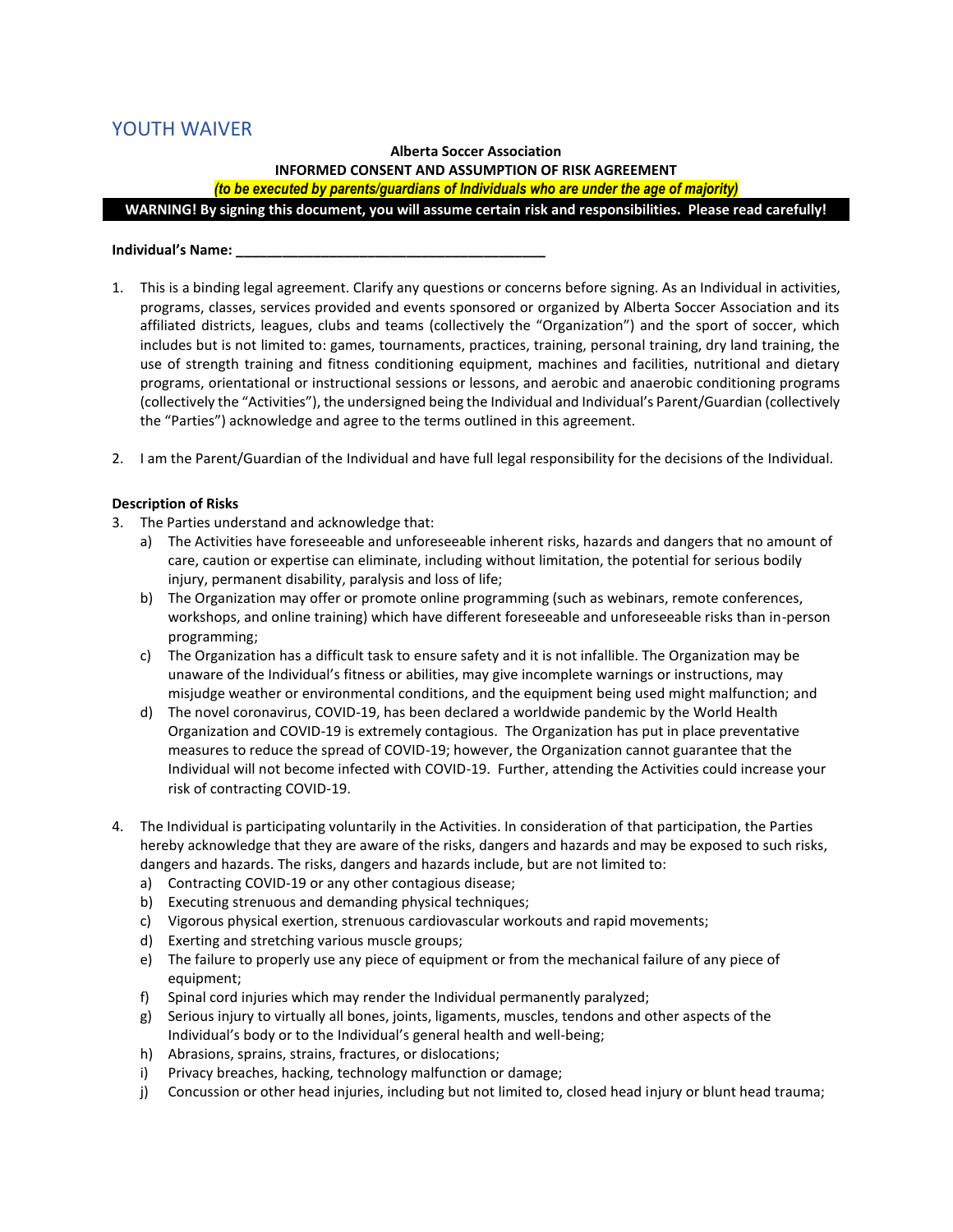- k) Physical contact with other Individuals, spectators, equipment, and hazards;
- l) Not wearing appropriate safety or protective equipment, such a helmet;
- m) Failure to act safely or within the Individual's ability or within designated areas;
- n) Grass, turf, and other surfaces including bacterial infections and rashes;
- o) Collisions with fences, poles, stands, and soccer equipment;
- p) Negligence of other persons, including other spectators, Individuals, or employees;
- q) Weather conditions; and
- r) Travel to and from competitive events and associated non-competitive events which are an integral part of the Activities

#### *We have read and agree to be bound by paragraphs 1 to 4*

# **Terms**

- 5. In consideration of the Organization allowing the Individual to participate in the Activities, the Parties agree:
	- a) That the Individual's mental and physical condition is appropriate to participate in the Activities;
	- b) That when the Individual practices or train in his or her own space, the Parties are responsible for the Individual's surroundings and the location and equipment that is selected for the Individual;
	- c) To comply with the rules and regulations for participation in the Activities;
	- d) To comply with the rules of the facility or equipment;
	- e) That if the Individual observes an unusual significant hazard or risk, the Individual will remove themselves from participation and bring such to the attention of an Organization representative immediately;
	- f) The risks associated with the Activities are increased when the Individual is impaired, and the Individual agrees not to participate if impaired in any way;
	- g) That it is their sole responsibility to assess whether any Activities are too difficult for the Individual. By the Individual commencing an Activity, they acknowledge and accept the suitability and conditions of the Activity;
	- h) That they are responsible for the choice of the Individual's protective equipment and the secure fitting of the protective equipment;
	- i) That COVID-19 is contagious in nature and the Individual may be exposed to or infected by COVID-19 and such exposure may result in personal injury, illness, permanent disability or death and voluntarily agree to assume all of the foregoing risks.
- 6. In consideration of the Organization allowing the Individual to participate, the Parties agree:
	- a) That the Parties are not relying on any oral or written statements made by the Organization or their agents, whether in brochure or advertisement or in individual conversations, to agree to be involved in the Activities; and
	- b) That the Organization is not responsible or liable for any damage to the Individual's vehicle, property, or equipment that may occur as a result of the Activities.

## *We have read and agree to be bound by paragraphs 5 and 6*

## **General**

- 7. The Parties agree that in the event that they file a lawsuit against the Organization, they agree to do so solely in the province of Alberta, Canada and they further agree that the substantive law of Alberta will apply without regard to conflict of law rules.
- 8. The Parties expressly agree that this Agreement is intended to be as broad and inclusive as is permitted by law and that if any of its provisions are held to be invalid, the balance shall, notwithstanding, continue in full legal force and effect.

## **Acknowledgement**

9. The Parties acknowledge that they have read this agreement and understand it, that they have executed this agreement voluntarily, and that this Agreement is to be binding upon themselves, their heirs, their spouses, parents, guardians, next of kin, executors, administrators and legal or personal representatives.